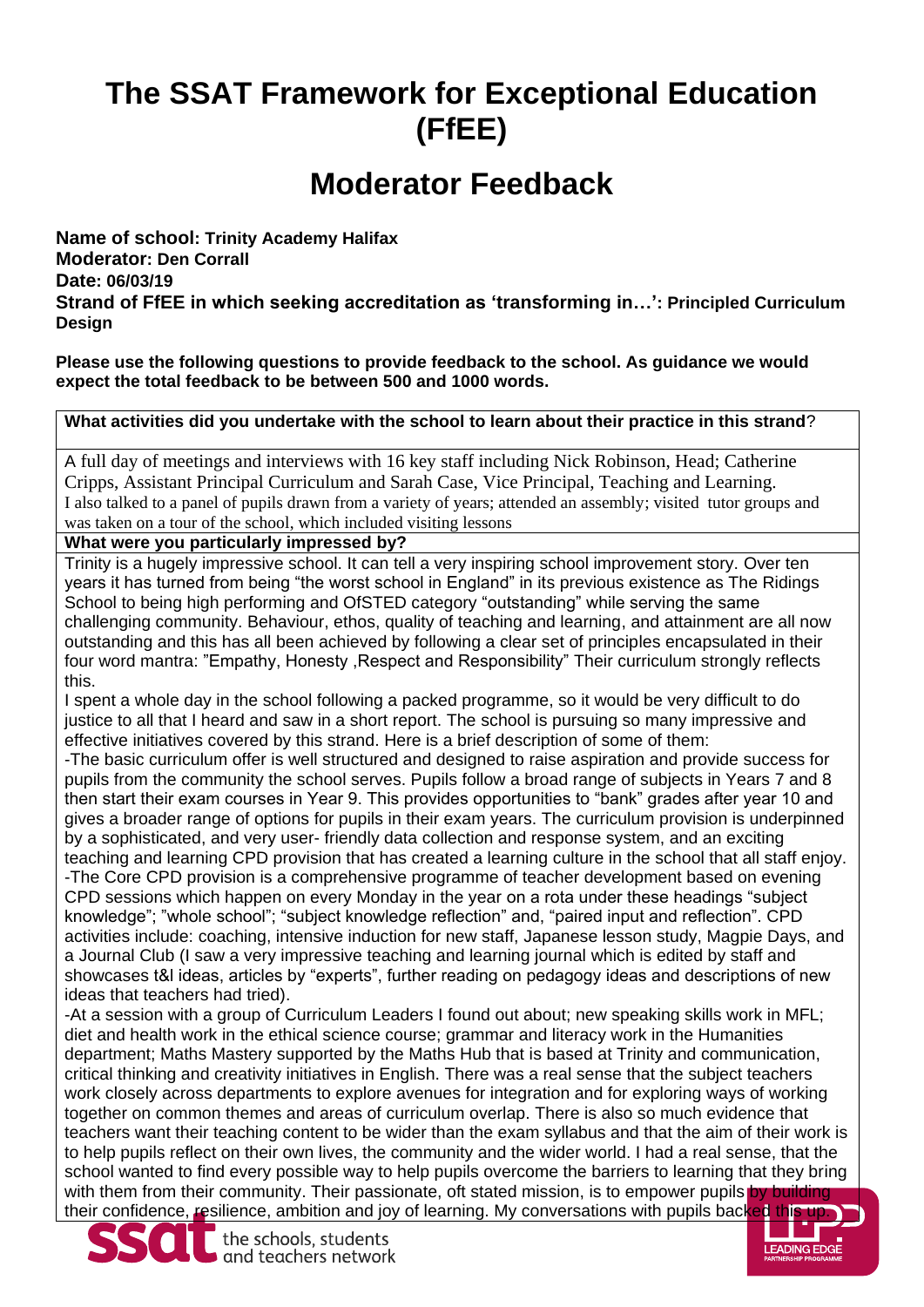-The Cultural Capital initiative is impressive and innovative. It successfully aims to expand curriculum opportunities for pupils through a range of activities aimed at increasing pupil access and involvement in culture, the arts, sport and the community. This includes activities such as trips, music events, sport and games, community fund raising, debate, residential trips and mental health training for year 7 and 8s. Forthcoming events include: a media and film group which will be watching and discussing films, and the "Trinity Twenty" where students target 25 Cultural Capital activities to do. All students record activities that they have done in their cultural capital Passport. The programme also includes regular cultural capital displays round the school, music from different genres during assemblies and support for children at a school in Africa.

- Vertical Tutor group periods happen every day at mid- morning. All groups are a mix of pupils from year 7 to 11. At these sessions they receive support from their tutor, their careers and curriculum for life programme, and, every Tuesday, become involved in debates about current issues. Everyday there is a two minute silence throughout the school when all staff and pupils stand in silence to reflect on a theme or inspirational thought., on the day I visited it was "the meaning of Ash Wednesday". The Thursday session is quiet reading for the whole school including all staff. The tutor groups are part of the school House system which promotes sports, games and cultural activities.

-Phase 1 Graduation is an achievement programme for all year 7s and 8s which culminates in a university style graduation day for pupils and parents at the end of Year 8. (The school has even invested in gowns and mortars for all graduating pupils to wear!). To graduate, pupils must achieve a set of criteria which include 96% attendance, excellent behaviour, 75% attendance at Phase 1 extra curriculum events, academic targets met, and participation in at least 6 public speaking events per year. -Academies have been set up by the PE department for netball and rugby union to encourage participation in excellence programmes in those sports.

**What were your thoughts on the scale, consistency and potential sustainability of their practice in this area?**

All that I have written above gives a picture of the extensive scale of practice in this area.

Sustainability is insured by:

-the schools track record of promoting and sustaining initiatives.

-the impressive way the school supports initiatives like cultural capital and Phase 1 Graduation by appointing staff or groups of staff to make them work, evaluate them, and move them on. Also, all initiatives are properly resourced.

-effective evaluation of initiatives is carried out, for instance on the Cutural Capital initiative the school gave me statistics on student involvement on trips and, very impressively, how these activities impact on Pupil Premium students.

-the enthusiasm, commitment and maturity of the staff is infectious.

## **What impact is this practice having on pupils, staff and stakeholders?**

All school outcome data is impressive. Trinity is one of the highest performing schools for the community demographic it serves.

It is OfSED rated "outstanding".

Student voice feedback is extremely positive. My conversations with staff and pupils support this evaluation.

## **What evidence is there of the school's practice being shared effectively with other schools?**

The school is part of a wider federation and shares all its ideas with teachers in other schools. Teachers from the school have presented at SSAT/LEPP events.

They have a track record of hosting teachers from other schools keen to share good practice.

As a C.of .E school they regularly share good practice with other schools in the Diocese.

They are a Holocaust Beacon School, a Physics Hub and share Spanish courses within the Calderdale area.

**How could the school further extend their work in this strand?**